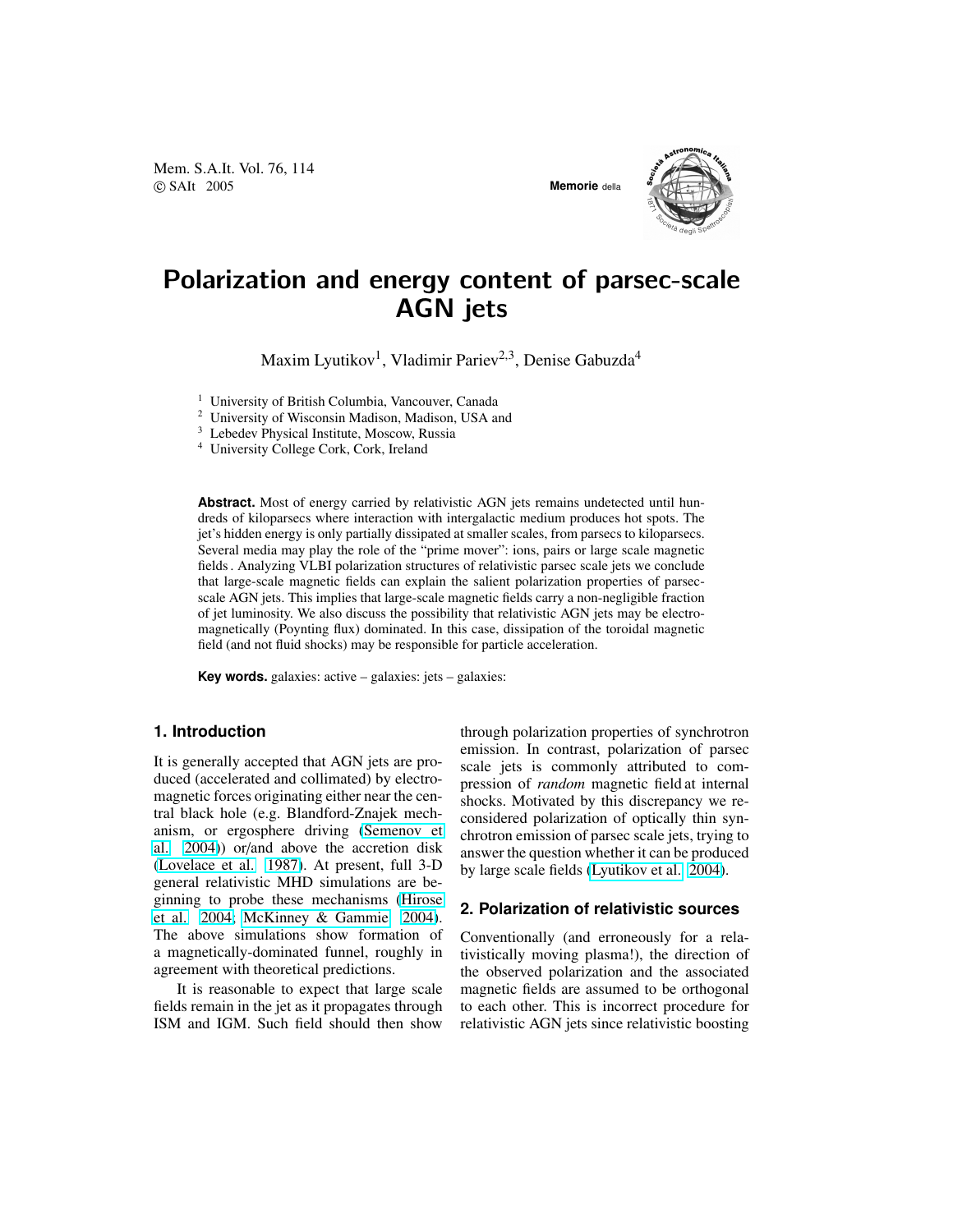changes the relative strength of the magnetic field components along and orthogonal to the line of sight, which transform differently under the Lorentz boost, so that the strength of the jet poloidal and toroidal fields measured in the laboratory frame would be different from those measured in the jet frame. In addition, since the emission is boosted by the relativistic motion of the jet material, the polarization position angle rotates parallel to the plane containing the velocity vector of the emitting volume v and the unit vector in the direction to the observer n, so that *the observed electric field of the wave*  $\hat{\mathbf{e}}$  *is not, in general, orthogonal to the direction of unit vector along the observed magnetic field* **B** (Blandford & Königl [1979;](#page-3-0) [Lyutikov et al.](#page-3-0) [2003\)](#page-3-0):

$$
\hat{\mathbf{e}} = \frac{\mathbf{n} \times \mathbf{q}}{\sqrt{q^2 - (\mathbf{n} \cdot \mathbf{q})^2}},
$$
  
 
$$
\mathbf{q} = \hat{\mathbf{B}} + \mathbf{n} \times (\mathbf{v} \times \hat{\mathbf{B}}).
$$
 (1)

The angle between observed electric field (unit vector  $\hat{\mathbf{e}}$  and magnetic field is (Fig. [1\)](#page-2-0)

$$
\hat{\mathbf{e}} \cdot \hat{\mathbf{B}} = (\mathbf{v} \times \hat{\mathbf{B}}) \cdot (\mathbf{n} \times \hat{\mathbf{e}}) \neq 0 \tag{2}
$$

(Similar relations can be written for polarization produced at oblique shocks by compression of random magnetic field .) Thus, to reconstruct the internal structure of relativistic jets from polarization observations, one needs to know both the polarization *and* the velocity field of the jet. Overall, plotting the direction of the electric field should be considered the only acceptable way to represent polarization data for sources where relativistic motion may be involved.

## **3. Polarization from unresolved cylindrical jet with helical magnetic field**

Let's the (emissivity averaged) magnetic field in the jet rest frame (again properly averaged in the case of sheared jets) be defined by toroidal field  $B'_\phi$  and poloidal field  $B'_z$ , so that the pitch angle  $\psi'$  *in the rest frame* is  $\tan \psi' = B_{\phi}'/B_z'$ . Note, that the pitch angle in the laboratory frame,  $\tan \psi = \Gamma \tan \psi'$  is much

larger. One should be careful in defining what is meant by, for example, a toroidally dominated jet. A strongly relativistic jet which is slightly dominated by the poloidal field in its rest frame,  $B'_z \geq B'_\phi$  may be strongly toroidally dominated in the observer frame,  $B_{\phi} \gg B_{z}$ .

Qualitatively, in order for the jet polarization to be oriented along the jet axis, the intrinsic toroidal magnetic field (in the frame of the jet) should be of the order of or stronger than the intrinsic poloidal field (Fig. [1\)](#page-2-0); in this case, the highly relativistic motion of the jet implies that, in the observer's frame, the jet is *strongly* dominated by the toroidal magnetic field  $B_{\phi}/B_{\overline{z}} \geq \Gamma$ .

# 3.1. Comparison with observations: unresolved jets

Polarization properties expected from jets carrying large scale magnetic fields compare well with observations, being able to explain both the general trends as well as possible exceptions.

- The position angle of the electric vector of the linear polarization has a bimodal distribution, being oriented either parallel or perpendicular to the jet.
- If an ultra-relativistic jet with  $\Gamma \gg 1$  which axis makes a small angle to the line of sight,  $\theta \sim 1/\Gamma$ , experiences a relatively small change in the direction of propagation, velocity or pitch angle of the magnetic fields, the polarization is likely to remain parallel or perpendicular; on the other hand, in some cases, the degree of polarization can exhibit large variations and the polarization position angle can experience abrupt 90◦ changes. This change is more likely to occur in jets with flatter spectra.
- For mildly relativistic jets, when a counter jet can be seen, the polarization of the counter jet is preferentially orthogonal to the axis, unless the jet is strongly dominated by the toroidal magnetic field in its rest frame.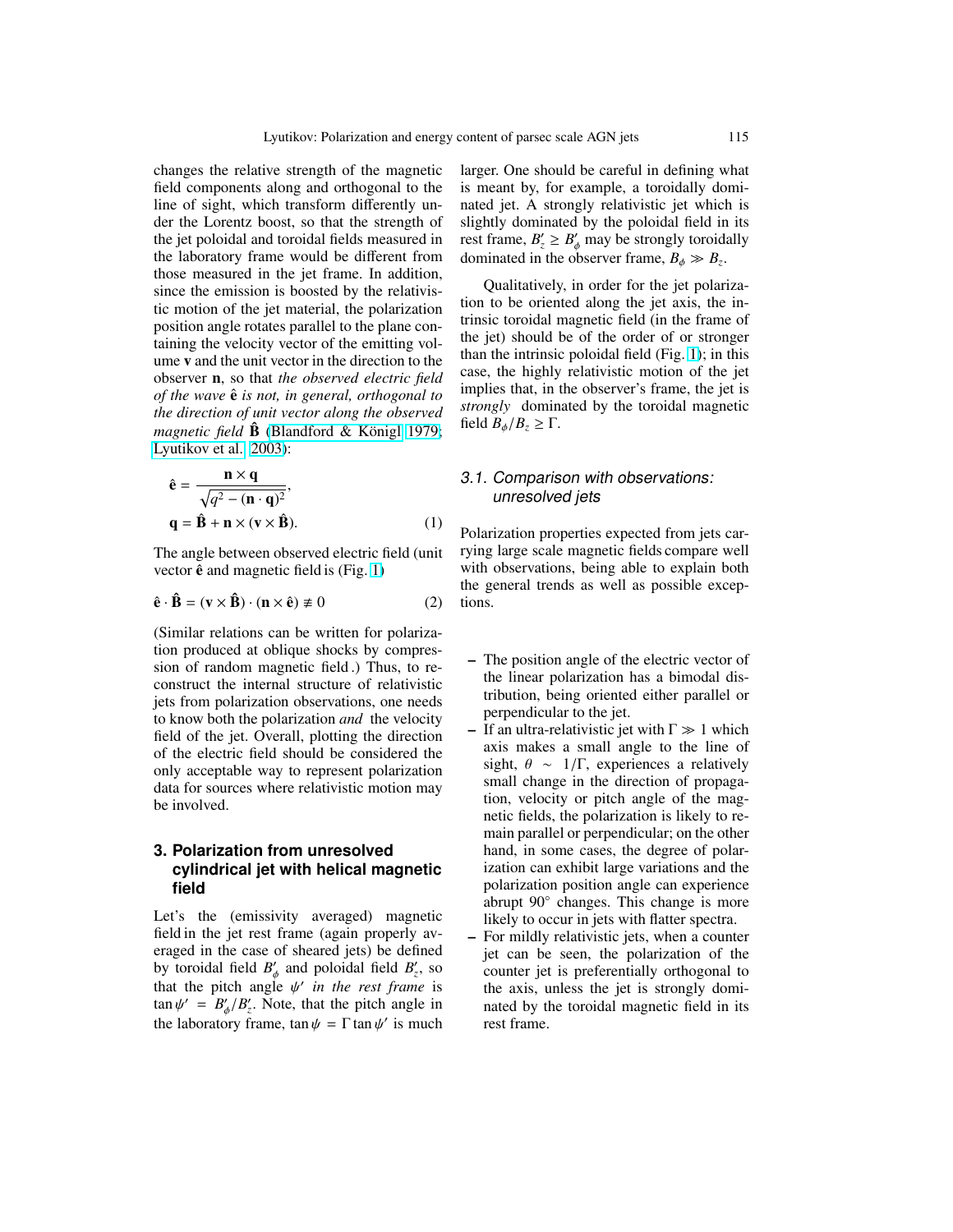<span id="page-2-0"></span>

Fig. 1. (a) Example of observed electric field in the wave and magnetic field for helical field with  $\psi' = \pi/4$ ,  $\Gamma = 2$ ,  $\theta_{ob} = \pi/3$ .(b) Polarization fraction for unresolved cylindrical shell as a function of the observer angle  $\theta$  for  $p = 1$ ,  $\Gamma = 10$  as a function of the pitch angle  $\psi'$ . Positive values indicate polarization along the jet, negative — polarization orthogonally to the jet.

## 3.2. Resolved jets

To find the total emission from a resolved jet one must know the distribution of the emissivity and the internal structure of the jet, both of which are highly uncertain functions. We have considered a number of force-free jet equilibria with different prescriptions for emissivities. We conclude that

- In "cylindrical shell" type jets (when emissivity is concentrated at finite radii away from the axis), the central parts of the jet are polarized along the axis, while the outer parts are polarized orthogonal to it.
- Contrary to the above, a quasihomogeneous emissivity distribution cannot reproduce the variety of position angle behavior observed, since average polarization remains primarily orthogonal to the jet, dominated by the central parts of the jet where the magnetic field in the co-moving frame is primarily poloidal (since the toroidal field must vanish on the axis).

## 3.2.1. Spin of the central object

*Polarization observations of resolved jets can be used to infer the relative orientation of the* *spin of the central object that launched the jet (black hole or disk): whether it is aligned or counter-aligned with the jet axis.* This possibility comes form the fact that the *left and righthanded helices produce di*ff*erent polarization signatures,* see Figs. [2.](#page-3-0) In order to make a distinction between the two choices, it is necessary to determine independently the angle at which the jet is viewed in its rest frame, which for relativistic jets amounts to determining the product  $θ\Gamma$ : if  $θ\Gamma$  < 1 then the jet is viewed "head-on," while the jet is viewed "tail-on" if  $\theta \Gamma > 1$ .

#### **4. Conclusion**

Our calculations indicate that large-scale magnetic fields may be responsible for the polarization observed in parsec-scale jets in AGNs. In order to produce the substantial degrees of polarization that are observed in these jets, the total energy density of the ordered component of the magnetic field must be at least comparable to the random component. Unless the random component is been constantly regenerated, large scale toroidal field will dominate over random field as the jet expands. On the other hand, for conically expanding, constant